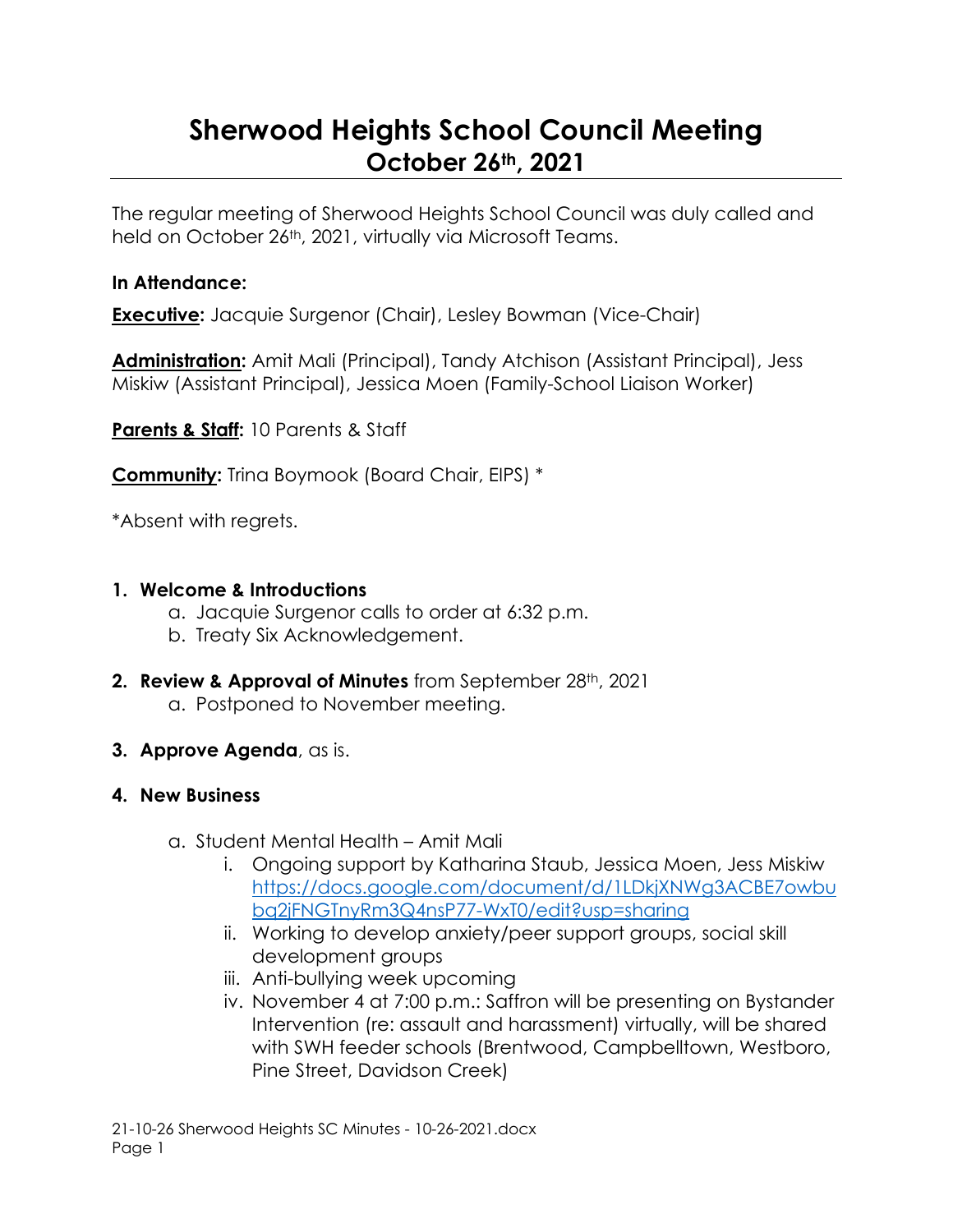- v. Questions / comments
	- 1. Will there be permission letters sent home for students to take part in the Saffron sessions? Not permissions, but parents can be notified of info sessions in advance, concurrent parent sessions should provide background on content.
	- 2. Is Bystander Intervention only for Grade 9 students? Saffron is addressing Grades 7 & 8 students with Healthy Relationships and Handling Trauma.
- b. Save On Foods Jacquie Surgenor
	- i. Visit the Wye Road Save On Foods and keep your receipts. Send them to the school with your students and the Wye Road location will donate 5% of receipt totals back to the school as a fundraiser.
	- ii. Joint vision between School Council and school: ideas presented on needs at school to parents. Identify "checklist" with costs. Want to consider projects that can be taken to a new school build.
	- iii. Idea brainstorm:
		- 1. Outdoor benches & picnic tables
		- 2. Plexiglass photo frames to rotate different photos of students
		- 3. Variety of library literature
		- 4. Outdoor gym equipment for winter Phys ed and activity plus (sleds)
	- iv. Not keen on multi-year projects. Want to spend money raised by students on the same students.
	- v. Lesley Bowman has offered to organize receipt collection.
	- vi. Questions / comments
		- 1. Is there a way for Save On to arrange a school-specific box at the store that receipts could just be dropped off at the end of a purchase, rather than sent back to school with students? Lesley will review.
- c. Facebook Group Jacquie Surgenor
	- i. How do we want to use the group? What parameters do we want?
		- 1. Acceptance questions are vague and not always answered. A "gate" is still required to determine how applicants are connected to the school.
		- 2. Other schools have permissions to have members add other members, assuming posted rules are followed.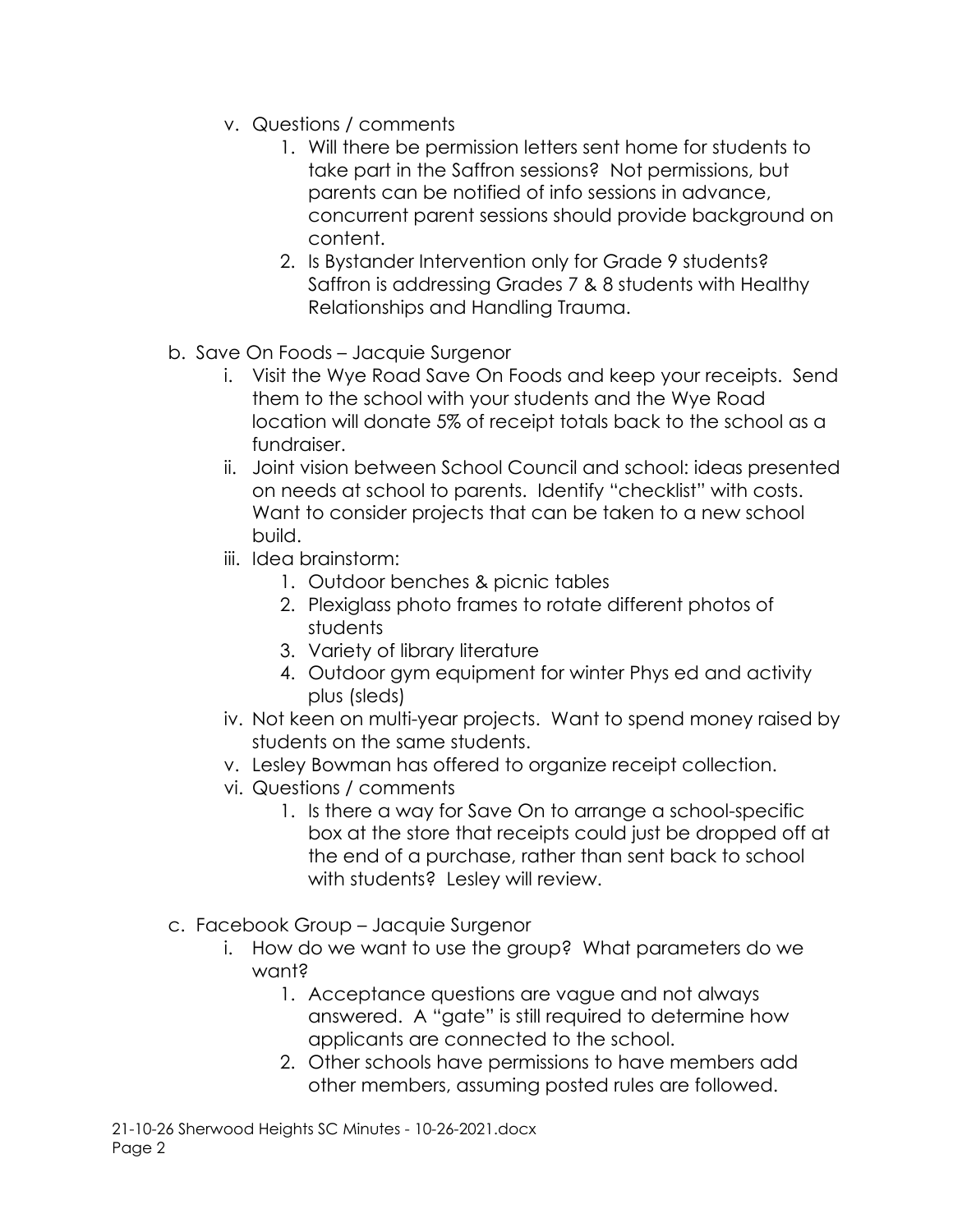- ii. Parent Facebook pages are often the first place a member will go to ask questions or for community building.
- iii. Debbie Klita volunteered to act as the Sherwood Heights parent page administrator.
- d. High School Transition Idea Jacquie Surgenor
	- i. Would it be helpful to give parents an opportunity to attend School Council meetings and ask questions of the High School counsellors?
		- 1. Yes, parents are interested.
		- 2. Would be great to compile a FAQ list from parents.
	- ii. Questions / comments
		- 1. Will all the high schools have an opportunity to attend? Salisbury, Bev Facey, SCA? Would work out details for any high school who wanted to attend.
		- 2. Are presentations / open houses always before returning registration dates? The proposed informal info night would include all school principals presenting different high school options and allowing for a question period after. Once students choose their school, open houses follow, to discourage "school shopping". All programs will be presented from a Division perspective at the info night.
- e. "Paws"itive Referral Program Update Amit Mali
	- i. Tickets are handed out by staff, all teachers in all programs have access to tickets. Every student that hands in a ticket gets a small prize, large prize every 6-8 weeks.
		- 1. Thank you to Vertex Resource Group for donating Oil Kings tickets.
	- ii. Lots of tickets being handed out, students are excited to receive prizes.
	- iii. If parents know of businesses willing to donate prizes, please contact Mr. Mali.
- f. SWH Replacement Project Jacquie Surgenor / Lesley Bowman
	- i. [www.ReplaceSherwoodHeights.ca](http://www.replacesherwoodheights.ca/) please share!
	- ii. Needs to be a community-driven project, website is intended to create awareness. Need parents and community members to write letters to MLAs.
	- iii. Government claims that SWH students can just simply be moved to Salisbury. This is not true, 650 SWH students cannot be moved to one place.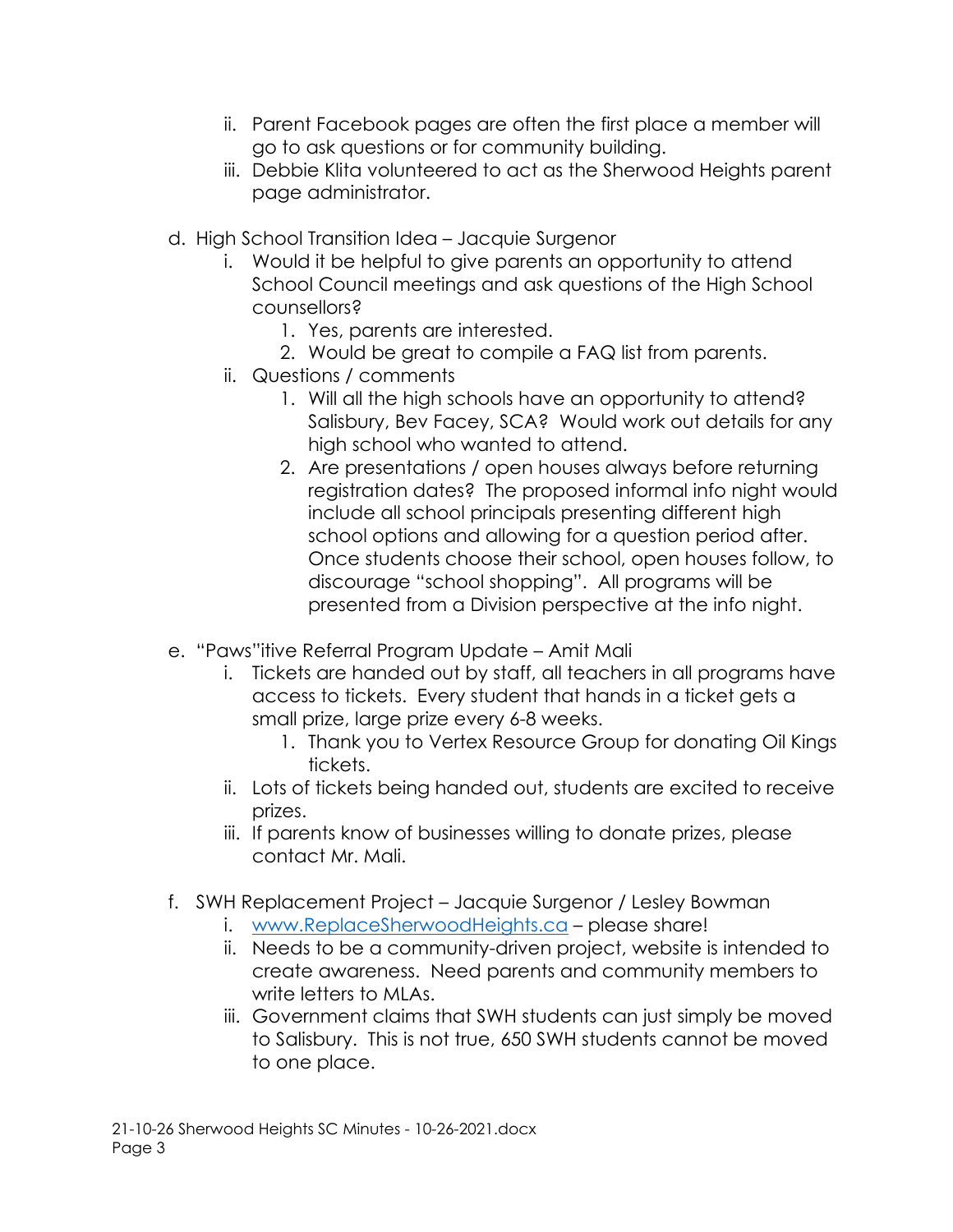- g. Staff Recognition Idea Jacquie Surgenor
	- i. [www.RecognizeSWH.ca](http://www.recognizeswh.ca/)
		- ii. Simple form to fill:
			- 1. What is the name of the staff member you would like to recognize?
			- 2. What recognition would you like to give?
			- 3. What is your name?
			- 4. Can we share your name with the staff member?
		- iii. Message sent to staff member:

<Staff Name>,

This year, the Sherwood Heights School Council undertook a program to collect recognitions for the amazing staff of Sherwood Heights. The second goal of the School Education Plan is "enhance High-Quality Learning and Working Environments." School Council wanted to contribute to a safe, caring, welcoming and respectful working environment through this program.

<Name> wanted to recognize you and wrote: "<Recognition>. "

On behalf of School Council, I'd like to thank you for your commitment to not only this student, but to all the students at Sherwood Heights. School Council recognizes the difficult circumstances that teachers and staff have faced over the past year and a half, and we want to acknowledge your efforts to give our students an outstanding education and experience, regardless of those circumstances.

Thank you again!

Jacquie Surgenor

Chair, Sherwood Heights School Council

cc. Amit Mali, Principal: Sherwood Heights Lesley Bowman, Vice-Chair: Sherwood Heights School Council

- iv. Phenomenal response so far:
	- 1. Mr. Verrier
	- 2. Lynn Mekechuk
	- 3. Erin Malec x 2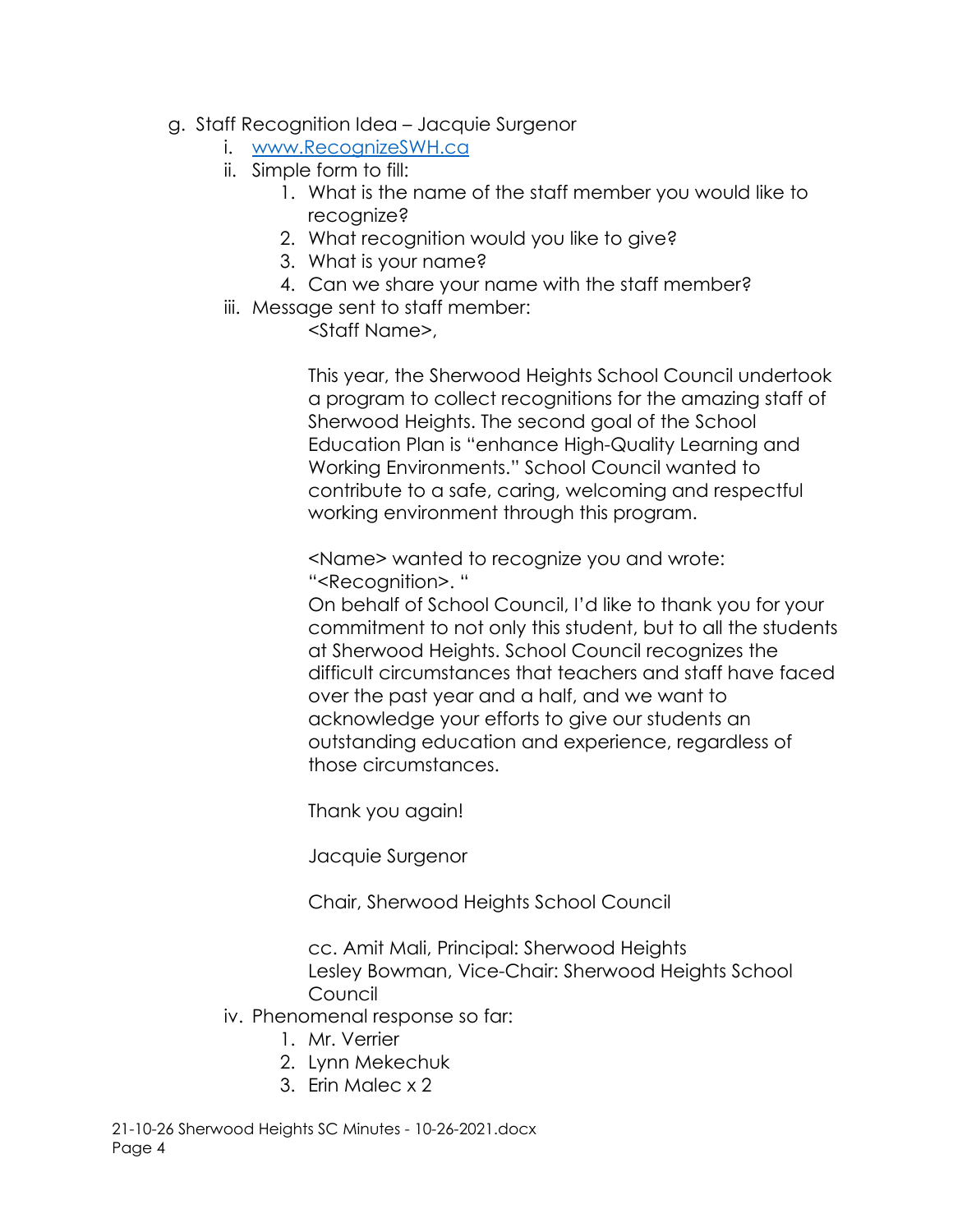- 4. SWH Office Staff
- 5. Mathieu Rivard
- 6. Amanda Fayed
- 7. Admin team: M Maki, Mme Atchison, Mrs. Miskiw
- 8. Meghann Elgert
- 9. Mr. Koning
- h. School Education Plan Amit Mali
	- i. Three goals carried over from 2019-22 SEP:
		- 1. Students are engaged, active and positive citizens who exemplify Cougar PRIDE.
			- a. "Paws"itive Referral Program.
		- 2. Students develop proactive social, emotional, and personal health skills.
			- a. Mental health supports and development.
		- 3. Literacy and numeracy skills are emphasized in all aspects of school life to support overall academic achievement. a. Additional small group instruction support.
	- ii. How does School Council support the SEP?
		- 1. Building community awareness (new build).
		- 2. Positive support for staff during difficult times, staff recognition.
		- 3. High school transition idea.
- i. School Council Engagement Task Force Lesley Bowman
	- i. ASCA (Alberta School Councils Association legislated voice of parents) is looking for feedback from parents between AGMs, questionnaire sent out every month or so with questions relevant to the time.
		- 1. Questionnaire would be sent out prior to meetings and discussed during the meeting or via email after.
		- 2. This information is beneficial in advocating to the Minister what is important to the Minister of Education.
- j. SRO Program Update Jessica Moen
	- i. School Resource Officer shared with Salisbury and Lakeland.
	- ii. Proactive approach to connecting with students, great opportunity for community engagement.
	- iii. Will plan to speak to parents at a virtual parent night early 2022.

# **5. Information Reports**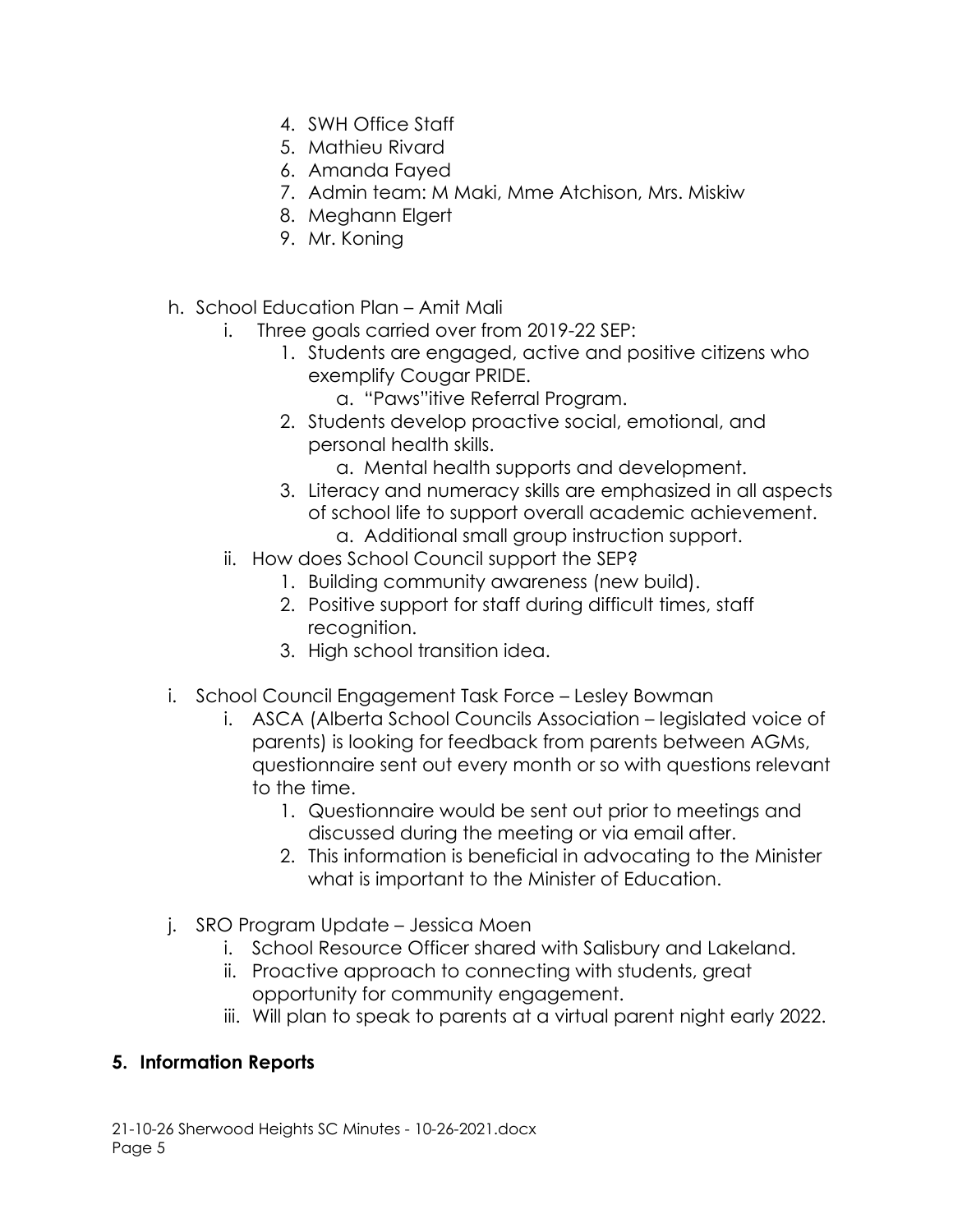- a. Committee of School Councils (COSC) Report Sheena Singleton
	- i. Well attended meeting on October 6; Lesley Bowman is Chair, Jacquie Surgenor is ASCA Representative.
	- ii. Lots of discussion regarding Covid and Draft Curriculum.
		- 1. Will review questions regarding Draft Curriculum in November's meeting.
	- iii. Letter written by Deneen Zielke, ATA President, regarding a teacher's perspective on how difficult additional requested activities were during Covid, on top of added protocols.
- b. Program Information Updates
	- i. Logos Report Melanie Ryzuk
		- 1. Chapel on Thursday November 4 led by Celebration Church for all Logos kids.
			- a. If a student is not in the Logos program, can they participate in Chapel? Chapel is during class time, so this is limited to Logos students only.
		- 2. Operation Christmas Child we are asking any interested students (not just Logos) to have these boxes filled and returned to school by November 19, to Mr. Koning's class.
		- 3. Crossroads meets at lunch. Alpha has been meeting every Tuesday. Last meeting had over 20 students.
- c. Family-School Liaison Worker Jessica Moen
	- i. Speakers coming in before Christmas to discuss questions with the whole school:
		- 1. Christina Rathjen coming in for interactive discussion during bullying awareness week regarding racism.
		- 2. Virtual assembly with Jean Francois Dupras in December regarding mental health.
	- ii. Questions / comments
		- 1. Are all the mental health programs for all students?
			- a. Small groups of students are currently piloting program, will determine down the road how all students will be engaged.
- d. Principal's Report Amit Mali
	- i. Covered in New Business.
	- ii. Construction update
		- 1. Ongoing updates with lighting, ceiling, HVAC system.
		- 2. Only a single class being displaced per day.
		- 3. Will be a period where classrooms will be run from staff room and stage.